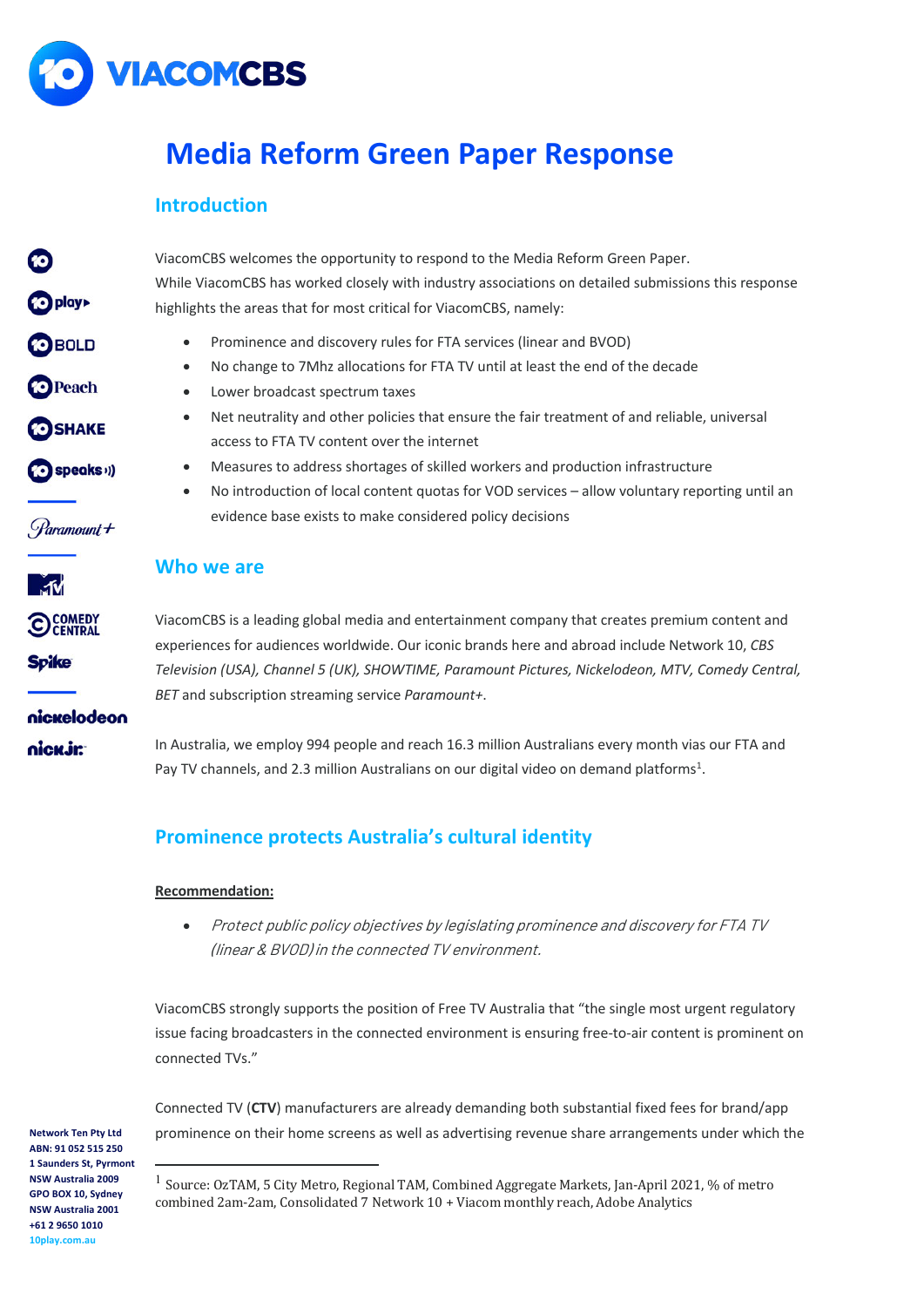

**O** play

**OBOLD** 

**O** Peach

**OSHAKE** 

(O speaks ))

Paramount+

**O COMEDY** 

nickelodeon

**Spike** 

nick.ir:

equipment manufacturers siphon off scarce advertising revenue (without making any financial contribution to production) with every view using a network's BVOD app on that manufacturer's CTV device. These emerging demands are not economically sustainable for Australia's television networks. Further, through the payment of substantial sums made at the behest of the equipment manufacturers, subscription based SVOD-only services are securing exclusivity over branded buttons on remote control devices and for priority placement and prominence on CTV screens and main screen menu bars. By "crowding-out" FTA terrestrial channels and BVOD content apps from device screens and access points, legacy free to view services that are currently available to all Australians are increasingly less visible and accessible.

These strategic practices threaten the viability of free to view television services in Australia. In the absence of targeted regulation to counter-balance the emerging gatekeeper power of the CTV device manufacturers, FTA networks will be forced to choose between onerous revenue share arrangements (and the consequential diminution in the available revenue pool available for investment in Australian content) and relegation on, or expulsion from, CTV screens such that many Australians may be left without access to linear content and on-demand content provided through the classical channel options as well as BVOD apps such as *10 Play* on connected televisions and other similar devices.

In the United Kingdom, where ViacomCBS owns commercial FTA *Channel 5* (known as a Public Service Broadcaster or PSB), there are already rules in place regarding prominence of PSB linear channels through the various Electronic Program Guides. The UK media regulator OfCom is currently preparing the groundwork for further prominence legislation, to be tabled by the British Government in the northern Spring of 2022, that would ensure that FTA BVOD services are protected and prominent across a range of connected devices (smart TVs, set-top boxes and streaming sticks). The introduction of legislation to enshrine protection and prominence for the terrestrial and digital services of Australia's FTA commercial and national broadcasters is essential.

# **Flexibility and optionality – why current spectrum allocations remain critical to Network 10**

### **Recommendation:**

- No change to current 7Mhz spectrum allocations for all FTA TV networks until at least the end of the decade.
- Broadcasters to participate in the long-term planning of the 600Mhz spectrum band.
- Support for FTA broadcasters to upgrade broadcasting technologies that will provide a pathway to a spectrum dividend while also improving the FTA experience.

Despite all the other options to access audio-visual content, nine out of ten Australians continue to tune-in to Network 10 across the year.<sup>2</sup>

**Network Ten Pty Ltd ABN: 91 052 515 250 1 Saunders St, Pyrmont NSW Australia 2009 GPO BOX 10, Sydney NSW Australia 2001 +61 2 9650 1010 10play.com.au**

<sup>2</sup> Source – OzTam 5 City Metro Network total cumulative reach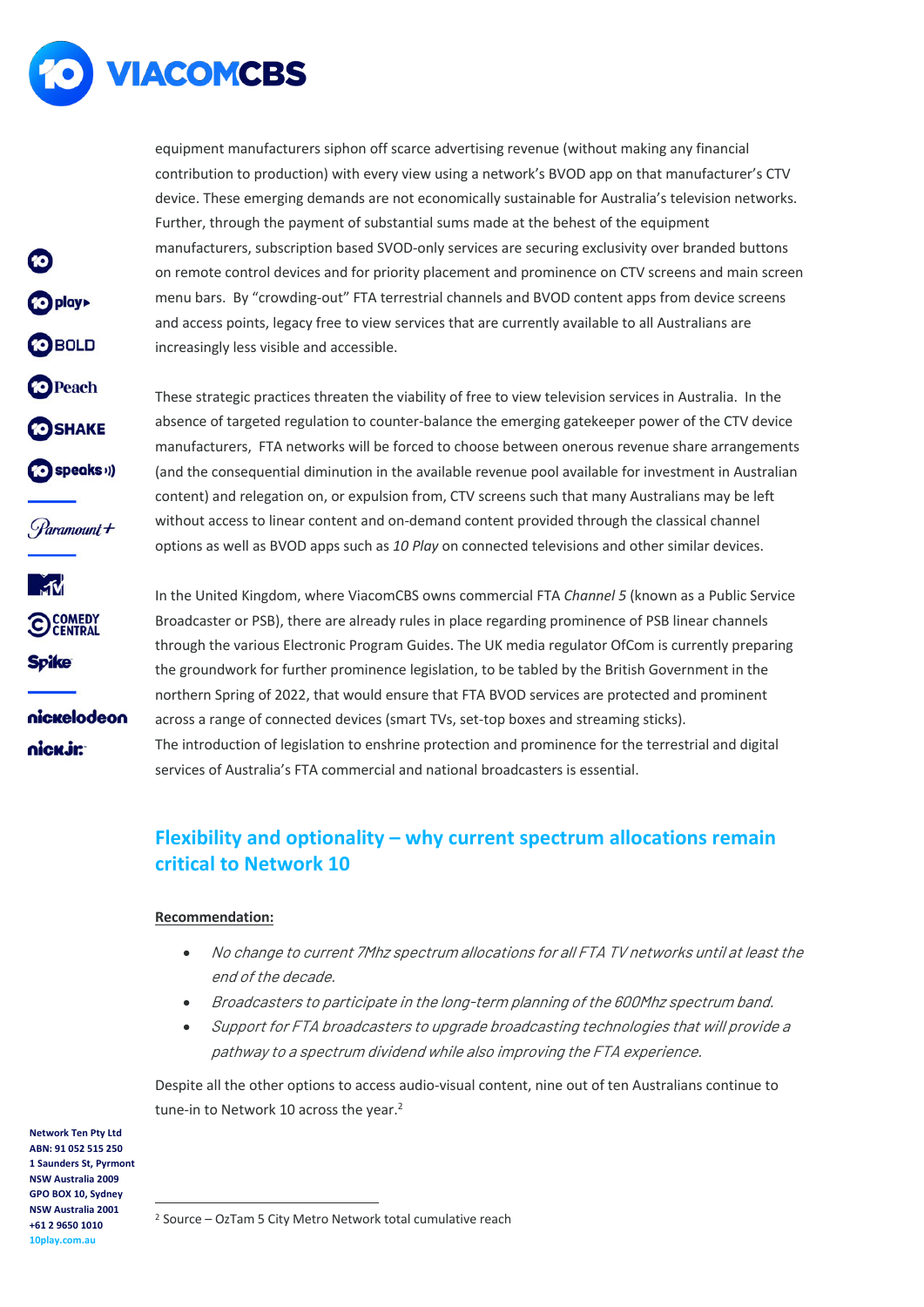

The table below shows why terrestrial broadcasting is the platform of choice for viewers and advertisers. This is expected to continue for some time to come.

|                                      | <b>Broadcast</b><br>7 Day | <b>BVOD</b><br>Live Stream | <b>BVOD</b><br>7 Day | % from<br><b>BVOD</b> |
|--------------------------------------|---------------------------|----------------------------|----------------------|-----------------------|
| <b>MasterChef Australia 2020</b>     | 1,354,000                 | 14,000                     | 81,000               | 7%                    |
| MasterChef Australia 2020 Finale     | 1,722,000                 | 37,000                     | 69,000               | 6%                    |
| Melbourne Cup Race 2020              | 1,869,000                 | 144,000                    | $\Omega$             | 7%                    |
| Have You Been Paying Attention? 2021 | 1,005,000                 | 14,000                     | 67,000               | 7%                    |
| The Project 2021                     | 463,000                   | 6,000                      | 2,000                | 2%                    |

Source: OzTAM, 5 City Metro, Regional TAM, Combined Aggregate Markets, OzTAM National VPM, Consolidated 7, 2020, Jan 1 - May 23, 2021

The proposal to reduce spectrum allocations, requiring MPEG-4 transmission and the sharing of multiplexes, would force a reduction in multichannels.

Paramount +

speaks ()

o play>

**OBOLD** 

**O** Peach

**O**SHAKE



nickelodeon

nick.jr:

Our multichannels 10 Bold, 10 Peach and 10 Shake are critically important to Network 10's ability to compete for audience share by offering diverse content and simultaneously satisfy advertiser demands for access to both broad and demographically targeted audiences. Any reduction in our offering will necessarily impair the revenue base with a consequential reduction in spend on Australian content and production and a potential compromise to the viability of the existing quota regime. Further, a reduction in spectrum would constrain FTA TV in its ability and efforts to compete with the limitless capacity of alternative media platforms.

Accordingly, current FTA spectrum allocations must be retained until at least the end of the 2020s. ViacomCBS would welcome the opportunity to work alongside government, ACMA and other stakeholders on a long-term spectrum plan, including detailed investigation and of the potential needs (if any) for 5G in the 600 MHz spectrum band, which is yet to commence.

ViacomCBS supports the submission from Free TV Australia that provides extensive consideration of spectrum issues, broadcast technology pathways and the need for long-term planning before any decisions are made affecting future uses.

**Network Ten Pty Ltd** ABN: 91 052 515 250 1 Saunders St, Pyrmont **NSW Australia 2009** GPO BOX 10. Svdney **NSW Australia 2001** +61 2 9650 1010 10play.com.au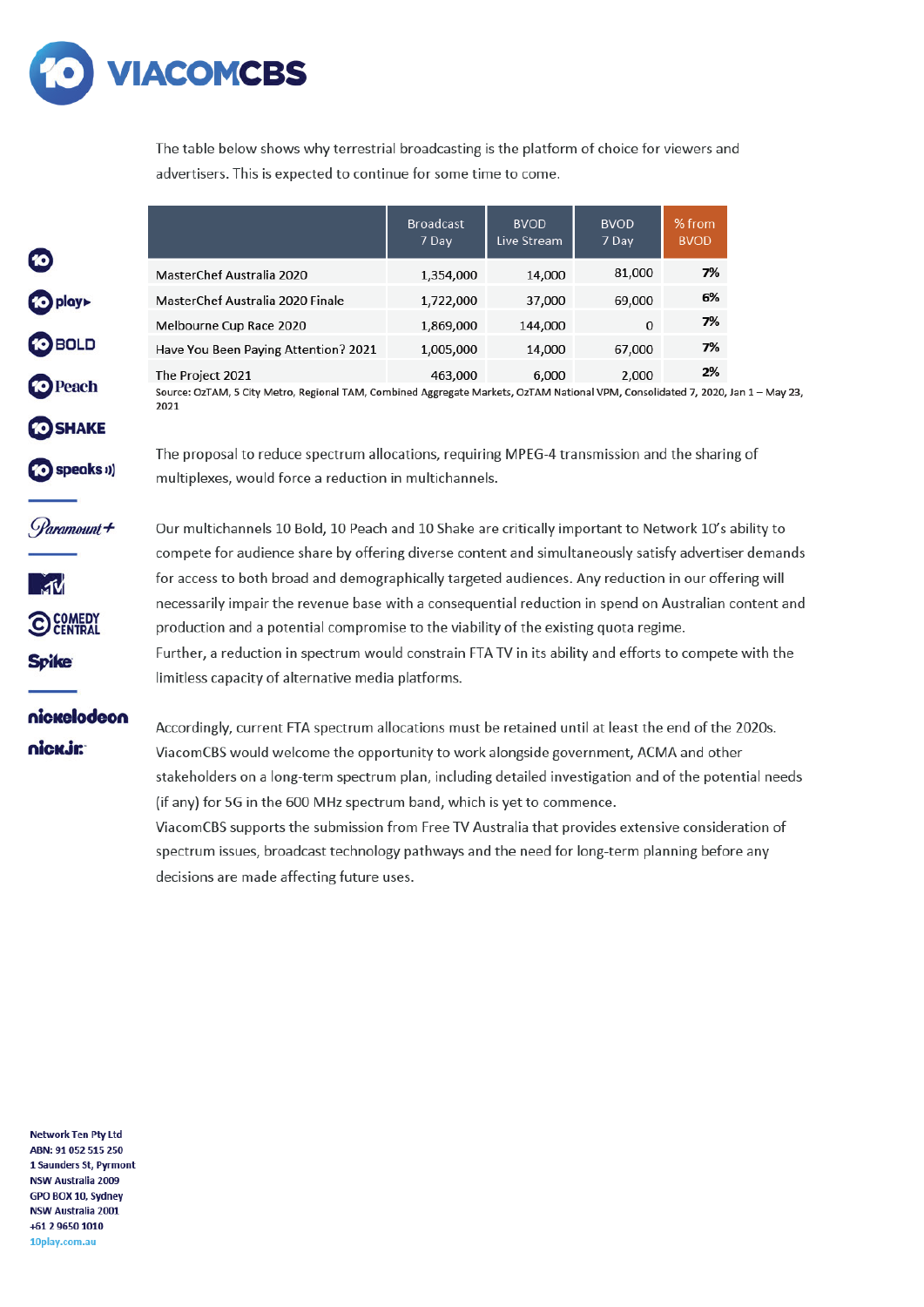

**D** play

**OBOLD** 

**O** Peach

**CO** SHAKE

(O speaks ))

Paramount+

**O COMEDY** 

nickelodeon

**Spike** 

nick.ir:

# **Australians should have the same FTA experience whether it's terrestrial broadcast or online communication**

### **Recommendations:**

- Ensure FTA broadcaster's online services (which we shall call "free to view") and viewers do not suffer discrimination by embedding principles of net neutrality in regulation.
- Long-term spectrum planning to take account of the capacities of the NBN and 5G infrastructure to provide universal, reliable delivery of FTA (free to view) services to all Australians as is already required of terrestrial broadcasting.

ViacomCBS supports the recommendations of the Free TV Australia submission on net neutrality. Freedom of information exchange underpins democracy. ISPs are already considering measures that would extract payment for prioritisation of data intensive service providers including SVOD platforms. Rules are required to prohibit this practice before any such demands extend to FTA platforms. ViacomCBS also recommends extensive planning so as to understand the capabilities and capacity of the NBN and 5G networks.

As FTA content consumption continues to shift to the online environment, there will be increasing demands placed on infrastructure. This is an acute issue for major event television such as sport grand finals and the Melbourne Cup where millions of homes watch the same stream simultaneously. Without proper planning and action, there is a real risk that the accessibility of FTA online will not match the current requirements of terrestrial TV to provide a universal, reliable FTA service.

### **Lower spectrum taxes support jobs and innovation**

### **Recommendation:**

- Commence the review of the Commercial Broadcasting Tax (CBT) that was endorsed as part of the 2017 media reforms to the Broadcast licence fees.
- Reduce the tax so it aligns with levies of comparable nations and is no higher than the costs for ACMA of broadcast spectrum management.

Australia has a disproportionately high spectrum tax for broadcasters compared to comparable countries. As the Free TV Australia submission sets out, Australia's CBT is 52 times higher on a per capita basis than the US and three times higher per capita than the UK.

ViacomCBS urges the Government to implement the promised review of the CBT, with the objective of aligning the tax with comparable nations and with a measure based on the ACMA costs of managing broadcaster spectrum.

**Network Ten Pty Ltd ABN: 91 052 515 250 1 Saunders St, Pyrmont NSW Australia 2009 GPO BOX 10, Sydney NSW Australia 2001 +61 2 9650 1010 10play.com.au**

This would enable broadcasters to invest the savings more productively into their broadcast and digital services, including local content and jobs.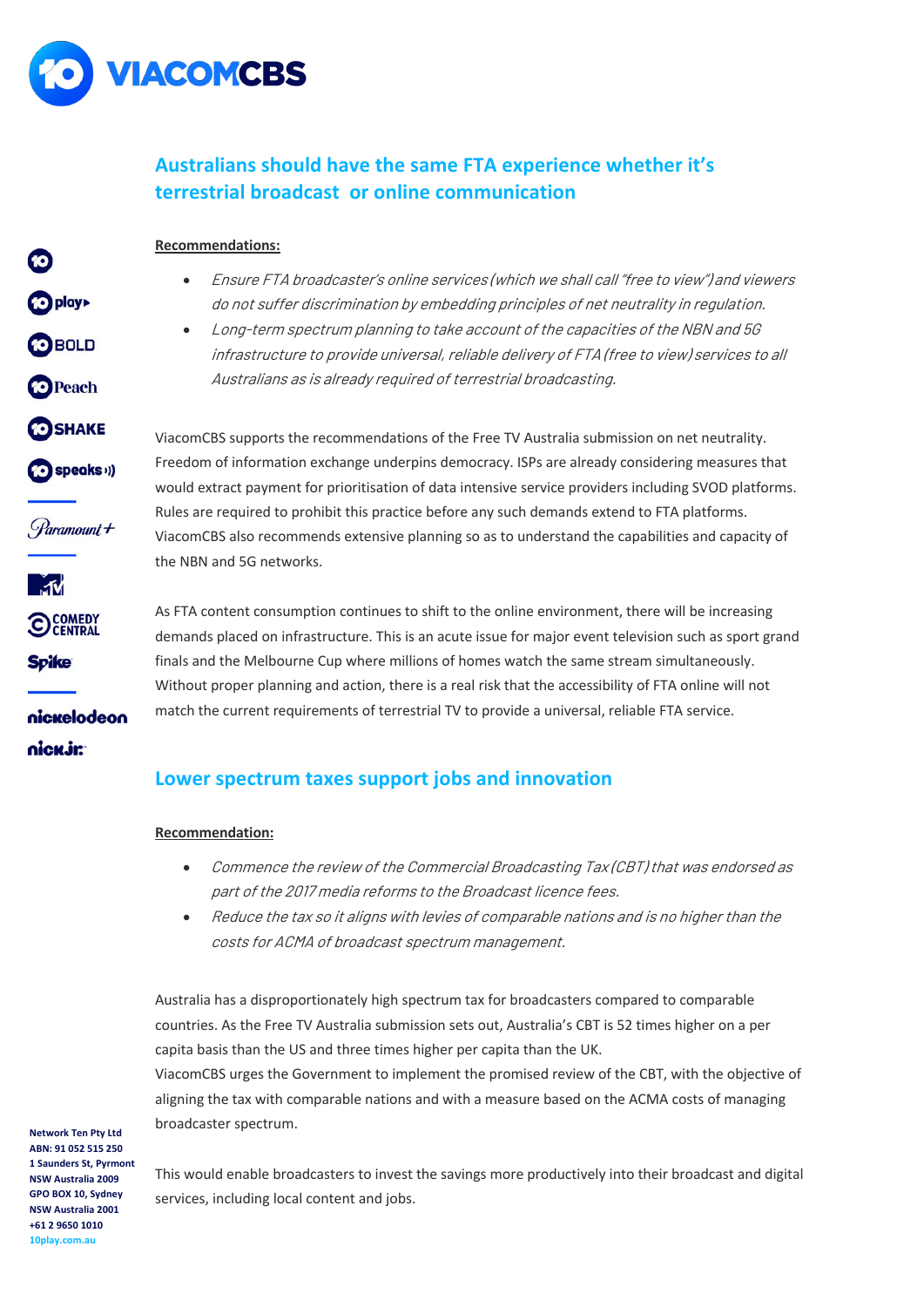

**O** play

**OBOLD** 

**O**Peach

**OSHAKE** 

(O speaks ))

Paramount+

**OCOMEDY** 

nickelodeon

**Spike** 

nick.ir:

### **Skilled worker and production infrastructure shortages**

### **Recommendation:**

- Ensure skilled jobs in film and tv production are eligible for JobTrainer
- Provide on-the-job training subsidies so the Australian film & television industry can immediately begin upskilling people to meet current demands.

The Federal Government's commendable focus on improving tax incentives, along with the corresponding rapid rise of SVOD platforms, has created huge demand for local and global content production in Australia and a corresponding shortage of skilled workers and production infrastructure. Shortages in supply have resulted in significant price increases, rendering some productions economically unviable. Content creation and delivery across our FTA, Pay TV and SVOD platforms has become increasingly challenging, with the prospect that Network 10 faces an inability to meet regulated local content obligations.

Addressing these shortages requires immediate government action to address both short-term and longer-term needs.

A focus on work experience programs that provide on-the-job training opportunities could act as an immediate solution. This will require government incentives via wage subsidies that accommodate relocation costs or grants so that any such scheme is universally attractive to recruits and program managers like Network 10/ViacomCBS.

The Federal Government's *JobTrainer* program could also be harnessed to ensure a pipeline of skilled workers are available over the medium to longer term. Currently, there are no skills areas listed on *JobTrainer* that are unique to the film/tv production sector. ViacomCBS recommends that the following skills be added to the list:

- Writer (film/tv),
- Director, producer (film/tv),
- Editor (film/tv)
- Audio Visual technician.

These roles would align with the objectives of the *JobTrainer* program to address workforce areas of critical need that will support a growing Australian economy.

It would also ensure that more young Australians have support to access VET courses specialised in film and tv training that would underpin long term skilled, well paid career paths.

The roles listed above are not an exhaustive list which could be provided via industry consultation.

**Network Ten Pty Ltd ABN: 91 052 515 250 1 Saunders St, Pyrmont NSW Australia 2009 GPO BOX 10, Sydney NSW Australia 2001 +61 2 9650 1010 10play.com.au**